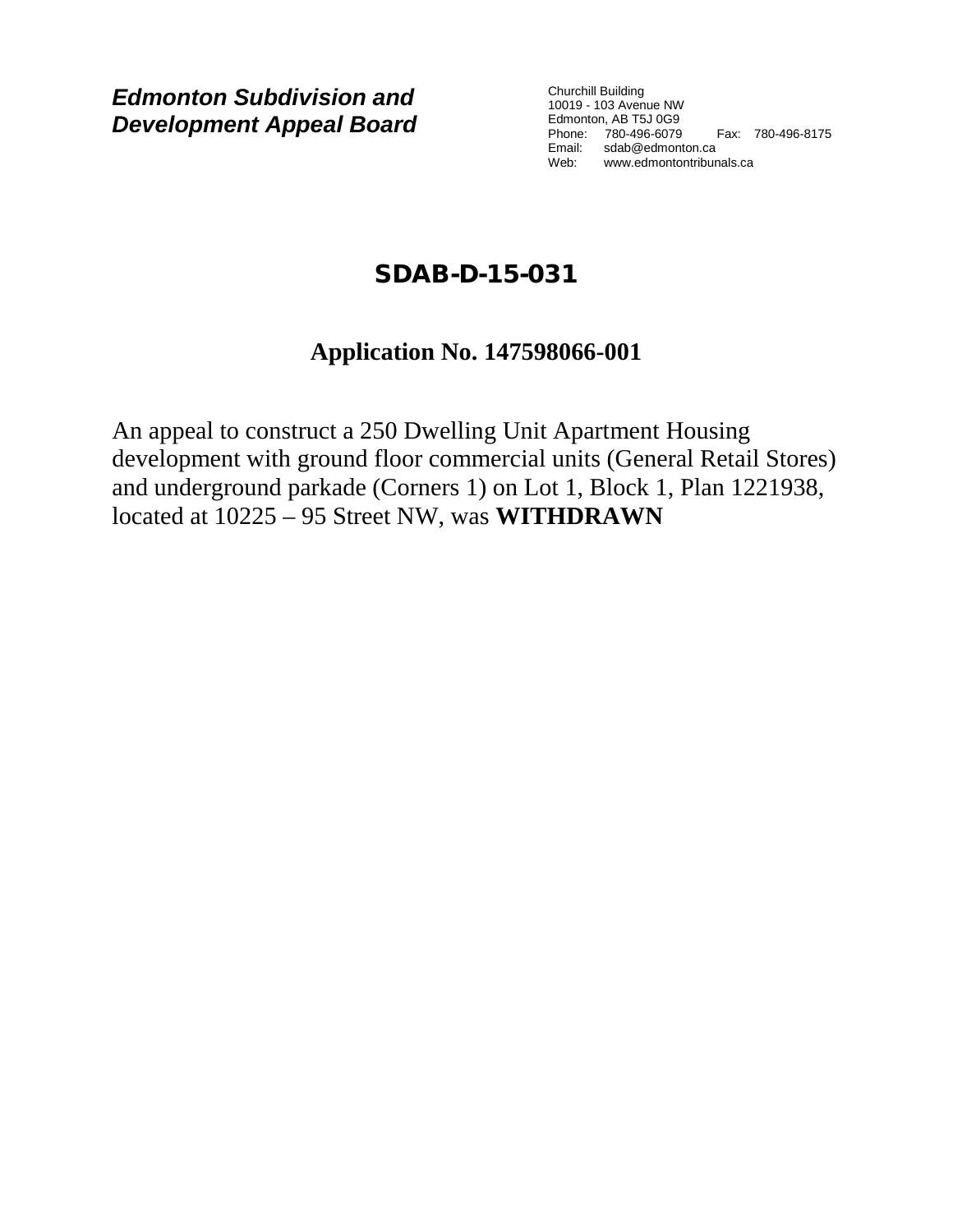### *Edmonton Subdivision and Development Appeal Board*

Churchill Building 10019 - 103 Avenue NW Edmonton, AB T5J 0G9 Phone: 780-496-6079 Fax: 780-496-8175 Email: sdab@edmonton.ca Web: www.edmontontribunals.ca

DATE: March 12, 2015 PROJECT NO.: 148609144-014 FILE NO.: SDAB-D-15-035

#### **NOTICE OF DECISION OF THE SUBDIVISION AND DEVELOPMENT APPEAL BOARD**

This appeal dated January 29, 2015, from the decision of the Development Authority for permission to:

Construct an Accessory Building - rear detached Garage (7.01m x 6.71m) existing without a permit

on Plan I, Block 72, Lot 21, located at 9805 - 83 AVENUE NW, was heard by the Subdivision and Development Appeal Board at its hearing held on February 25, 2015. The decision of the Board was as follows:

#### SUMMARY OF HEARING:

At the outset of the appeal hearing, the Presiding Officer confirmed with the parties in attendance that there was no opposition to the composition of the panel.

The appeal was filed on time, in accordance with Section 686 of the *Municipal Government Act*, R.S.A. 2000, c. M-26.

The Board heard an appeal of the decision of the Development Authority to refuse an application to construct an Accessory Building - rear detached Garage (7.01 metres by 6.71 metres) existing without a permit, located at 9805 – 83 Avenue NW. The subject site is zoned RF2 Low Density Infill Zone and is within the Mature Neighbourhood Overlay.

The development permit application was refused because no Principal Building has been approved on the proposed Site as the existing Single Detached House was built without permits and an As-Built Permit Application was refused by the Development Authority and the Subdivision and Development Review Board on December 11, 2014. Therefore, the proposed development shall not be approved prior to the Principal Use/building. In addition, there is an excess in the maximum allowable Site Coverage; and a deficiency in the distance between an Accessory Building and the lot line running parallel to any flanking public roadway, other than a lane.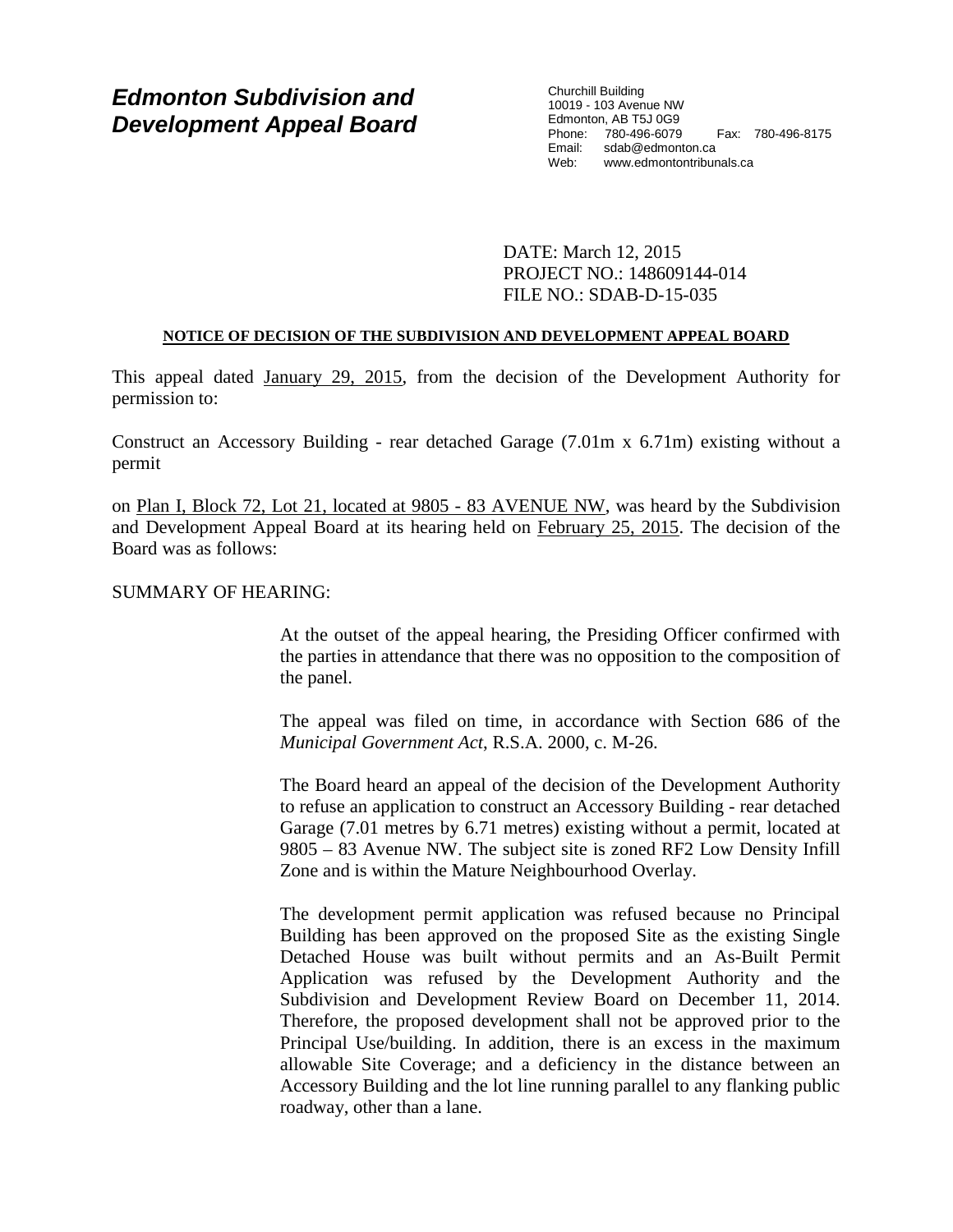Prior to the hearing the following information was provided to the Board, copies of which are on file:

- 1. A written submission from the Development Officer dated February 11, 2015;
- 2. A written submission from the Appellant, Shawn Johanson, received February 20, 2015; and
- 3. An e-mail of opposition to the development from a neighbouring property owner received on February 23, 2015.

The Board heard from Mr. S. Johanson, the Appellant, who was accompanied by the builder, Mr. C. Vrabel, who provided the following information to the Board:

- 1. Mr. Johanson referred to the photos contained in his submission showing the Site and the area around the Site.
- 2. The Real Property Report submitted by Mr. Johanson shows that there is a 6.05 metre wide municipal boulevard between the curb and the property line. The garage is located 1.78 metres from the property line for a total distance of 7.83 metres from the garage to the curb, which he feels is very large. The required setback in the flanking side yard is 2.01 metres.
- 3. In SDAB-D-14-077 the Board allowed the existing 1.29 metre setback for the principal residence on the subject Site.
- 4. The principal residence setback has no impact on the amenities of the neighbourhood. No sight lines are affected and there is no sidewalk on the boulevard. If a 1.29 metre setback is acceptable for the principal residence, a setback of 1.78 metres for the garage should be allowed. This amounts to a variance of only 0.23 metres.
- 5. In determining the total site coverage, the development officer based her calculations on the previously submitted plan, which showed a 1.9 metre high deck, and found the total site coverage to be 46.5 percent. The updated Real Property Report shows the height of the deck has been lowered and is now 1.12 metres high.
- 6. Mr Johanson advised that that the deck height was measured from the ground, not from grade. The final grading is not in place and no drainage plan is in effect. He expects that once everything has been finalized including infill around the deck, the deck height will be 0.5 to 0.6 metres high when measured from the ground and therefore should not be included in the total Site Coverage. The revised total Site Coverage is 39.99 percent.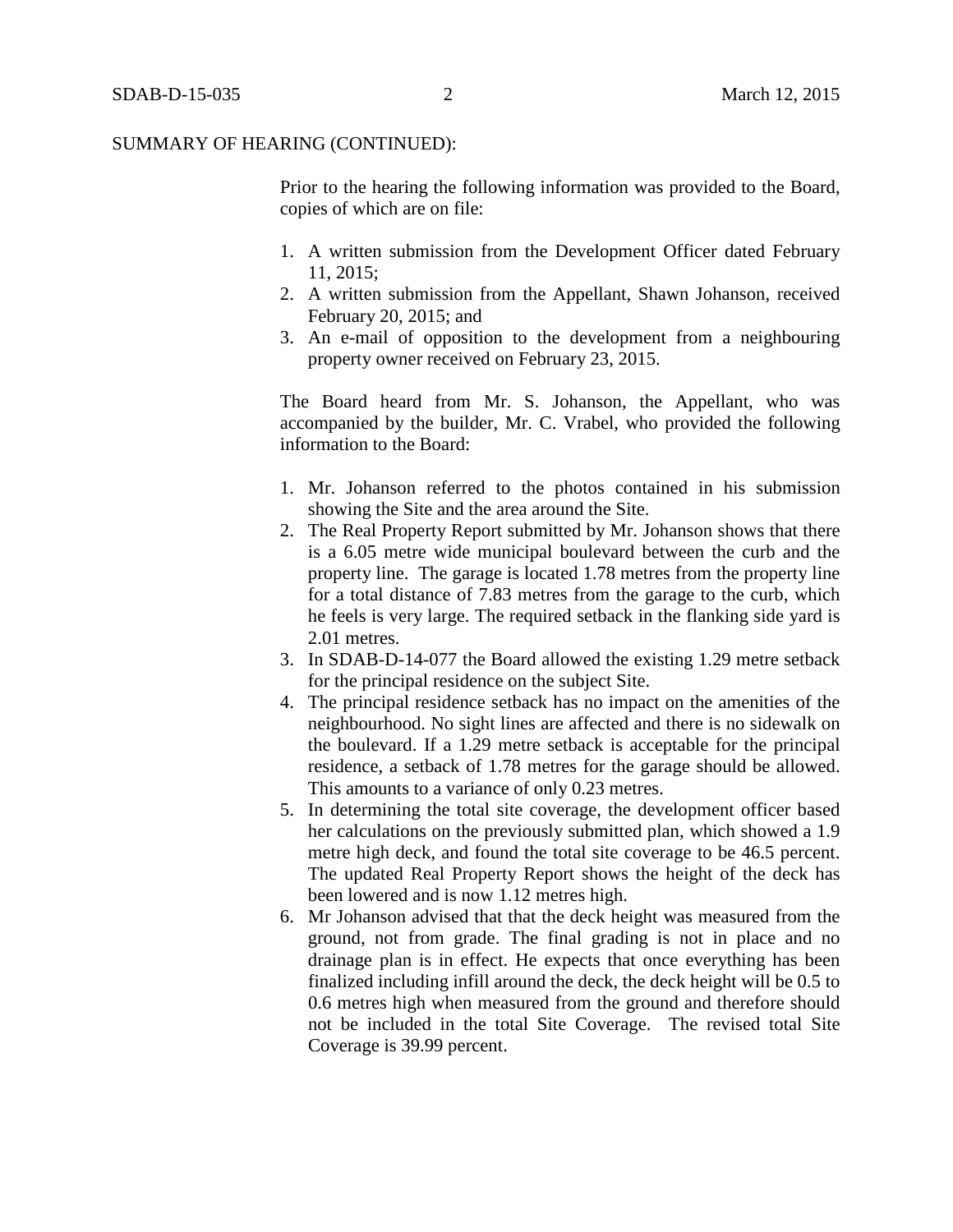- 7. The Appellant submitted the following during the hearing:
	- a. Exhibit 'A' final plans for the house and garage; and
	- b. Exhibit 'B' a brochure taken from the City of Edmonton website showing requirements for uncovered decks.
- 8. Exhibit 'B' indicates a development and building permit is required if the deck floor is over 0.6 metres above grade. The diagram in Exhibit 'B' shows that the height of the deck is measured from the ground surface.
- 9. He referred to the definition of Site Coverage contained in the *Edmonton Zoning Bylaw* at Section 6.1(93)(c) which excludes unenclosed inner and outer courts, terraces and patios, where these are less than [1.0](javascript:void(0);) metres above Grade, from the Site Coverage calculation.
- 10. Exhibit 'A' shows that, with the uncovered deck excluded, the house covers 28.39 percent of the lot and the Garage covers 11.6 percent of the lot resulting in a total Site Coverage of 39.99 percent.
- 11. Regarding the allegation that the principal building does not have a valid Development Permit, he pointed out that a Development Permit for the principal building was upheld by the Board on April 11, 2014, in SDAB-D-14-077, and as such, there is a valid Development Permit in existence and the first reason for refusal is incorrect.
- 12. He referred to the definition of Accessory Uses and Buildings contained in Section 50.1(2) of the *Edmonton Zoning Bylaw.* The Development Permit issued in April has never been cancelled and is still valid notwithstanding that the existing building does not comply with it.
- 13. He took the position that steps must be taken to render a Development Permit invalid, but he was not able to refer to a specific section of the Bylaw outlining this.

Mr. Johanson provided the following responses to questions from the Board:

- 1. Construction of the Garage started in January 2014. There was no Development Permit for the Garage in place at that time. The Development Permit was applied for at the same time as the Development Permit for the house.
- 2. After the Board hearing in April 2014, the application for the Garage permit was refused and was not appealed.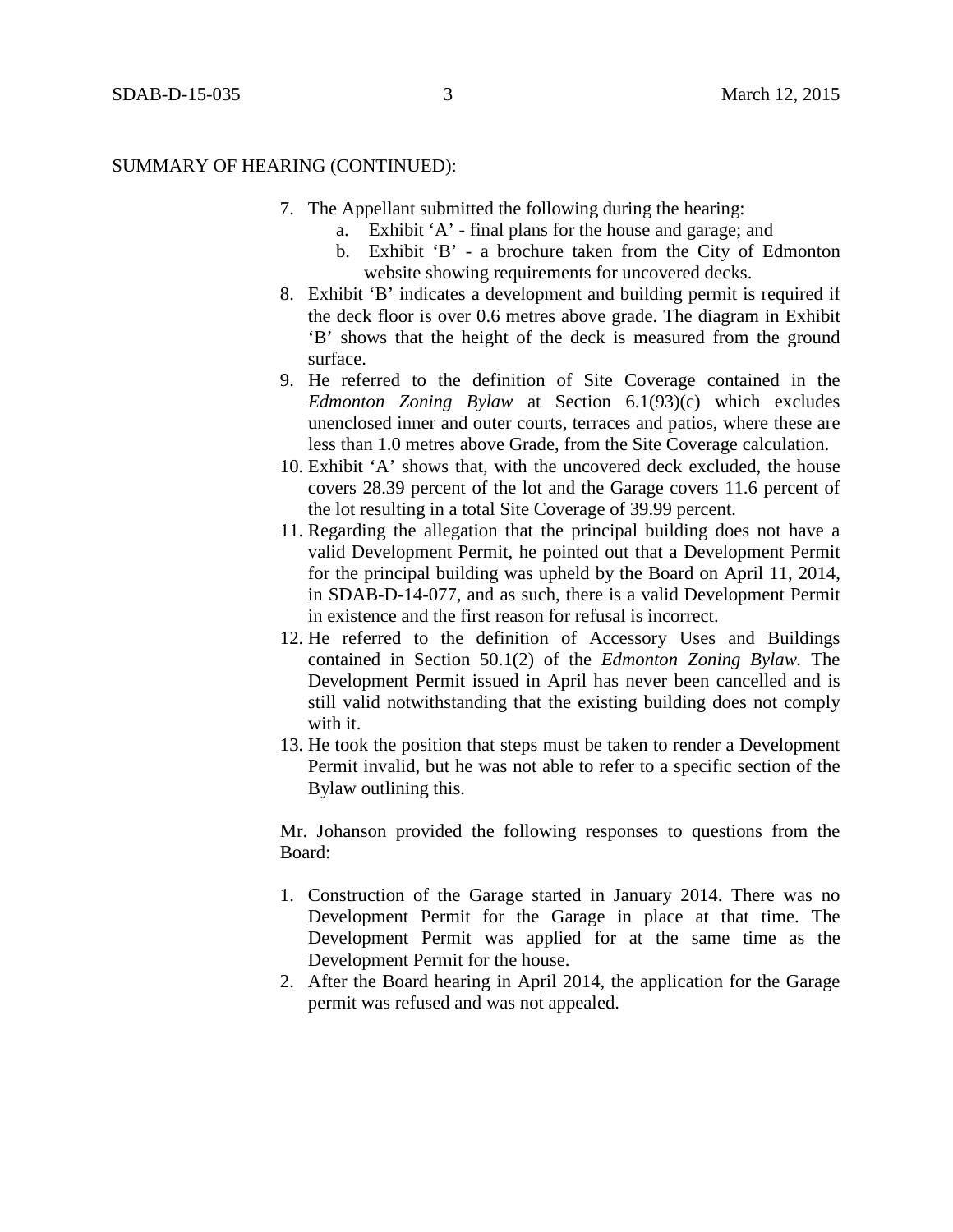- 3. The Stop Order was issued in June 2014 and no work has been done on the Site since that date.
- 4. He confirmed that the definition of Height in the Bylaw relates to Height above Grade; however, he pointed out that when someone applies for a deck permit the City accepts measurements from the ground level, not from Grade.
- 5. He acknowledged that the existing deck is 1.12 metres above Grade. He reiterated that the ground level at this site is not yet final and it is anticipated that deck will be 0.5 metres to 0.6 metres above ground level when the work is complete.
- 6. The December 11, 2014, decision, SDAB-D-14-307, to refuse approval for the house as built does not have the effect of extinguishing the earlier Development Permit. There are specific ways to get rid of an existing permit and these have not been met. Nothing in SDAB-D-14-307 expressly extinguished or cancelled the Development Permit.
- 7. A permit was approved by the Development Officer and upheld by the Board so this permit exists. The fact that a separate application for an as-built structure might be required does not affect the original Development Permit.
- 8. It was pointed out by the Board that the Board had not been provided with revised plans for the as-built structure when deciding SDAB-D-14-307. Mr. Johanson stated that the lack of plans was inadvertent but it was obvious that the application was for something different.
- 9. Mr. Johanson stated that the Appellants were meeting the following Tuesday with Sustainable Development to consider the future of the Permit. In his view, this reinforced the validity of the development permit confirmed by the SDAB on April 11, 2014

The Board heard from Ms. F. Hetherington, City of Edmonton Sustainable Development Department, who provided the following information to the Board:

- 1. She indicated that this application for an Accessory building falls under the RF2 Low Density Infill Zone and the Mature Neighbourhood Overlay.
- 2. She referred to the definition of an Accessory building and confirmed that the principal Use must have a permit to allow an Accessory building.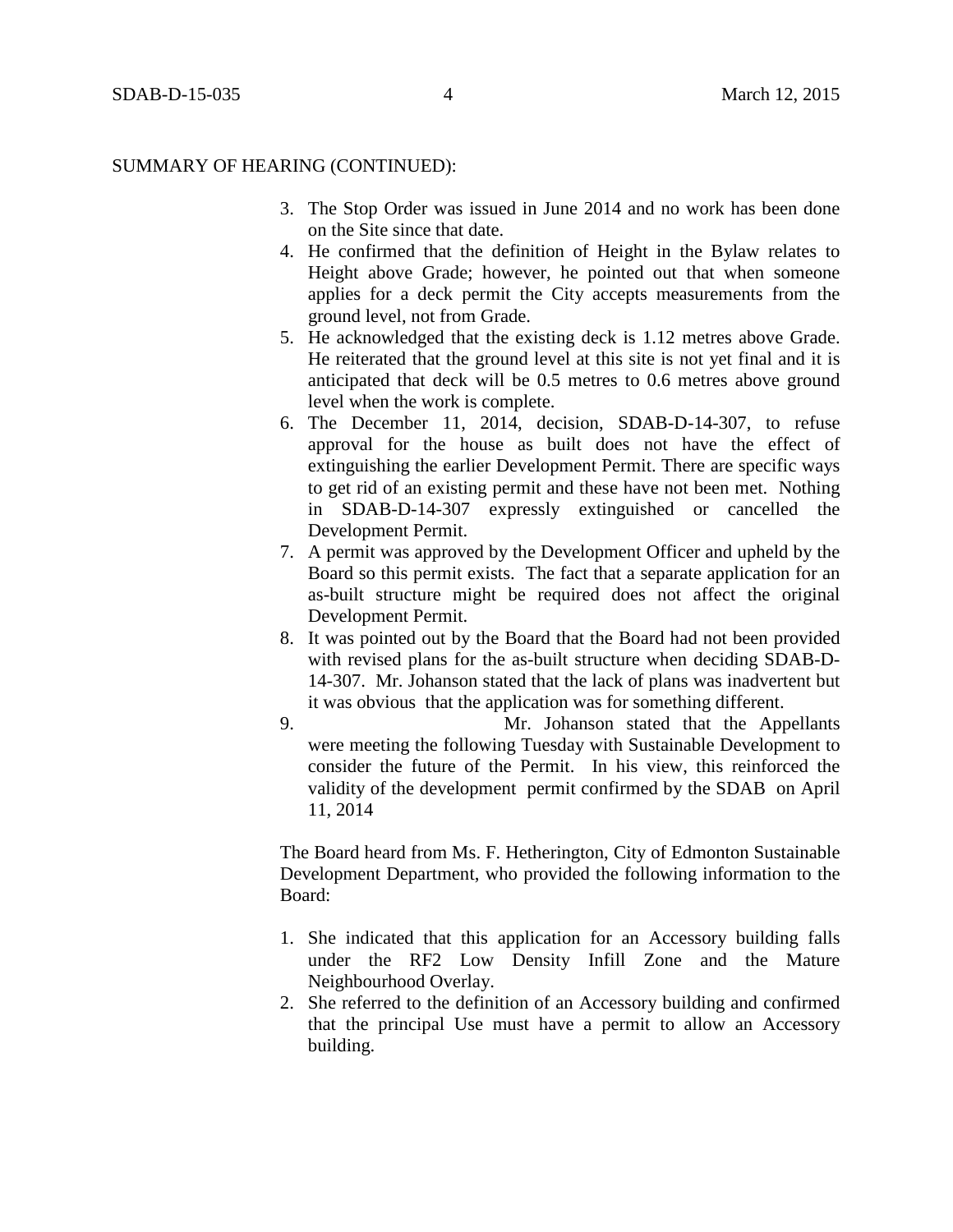- 3. She referred to Section 17.1(2) of the *Edmonton Zoning Bylaw* which indicates that a Development Permit is not valid until "any conditions of approval, except those of a continuing nature, have been fulfilled." In this situation the existing building exceeds the height condition in the permit and therefore, in her opinion, the permit is not valid.
- 4. She referred to 17.1(4) of the *Edmonton Zoning Bylaw* which indicates that if incorrect information is given a permit is invalid. The house was not built according to stamped plans so, in her opinion, the permit is invalid.
- 5. Regarding Site Coverage she stated that even though the deck has been lowered to a height of 1.12 metres above grade, the deck area still has to be considered in the overall Site Coverage as it is over 1.0 metres above grade.
- 6. She acknowledged that development officers often take deck heights from the adjacent ground, particularly when decks are built after the main development has been finished.
- 7. She confirmed that the Garage Side Setback is deficient by 0.23 metres. However, she saw no particular hardship on this lot being that it is rectangular and similar to others in this neighbourhood.
- 8. The Development Officer acknowledged that the POSSE permit has not been formally cancelled, but reiterated that the permit is not valid.
- 9. According to Section 17.2(1)(a) of the *Edmonton Zoning Bylaw* a Development Permit may be cancelled if "any person undertakes development, or causes or allows any development to take place on a Site contrary to the Development Permit". She stated that the original permit was dated February 11, 2014 and that construction commenced within a 12 month period.
- 10. Ms. Hetherington confirmed there will be a meeting with the appellants the following Tuesday. Although she believes this is an invalid permit, one of the objectives of the City of Edmonton Sustainable Development Department is to clear up the record in the POSSE system.

Ms. Hetherington provided the following responses to questions from the Board:

- 1. She confirmed that if there is no permit for the principal building Site Coverage is not an issue for the Accessory building.
- 2. When asked if the house could be revised to conform with the original Development Permit she felt this would be unrealistic.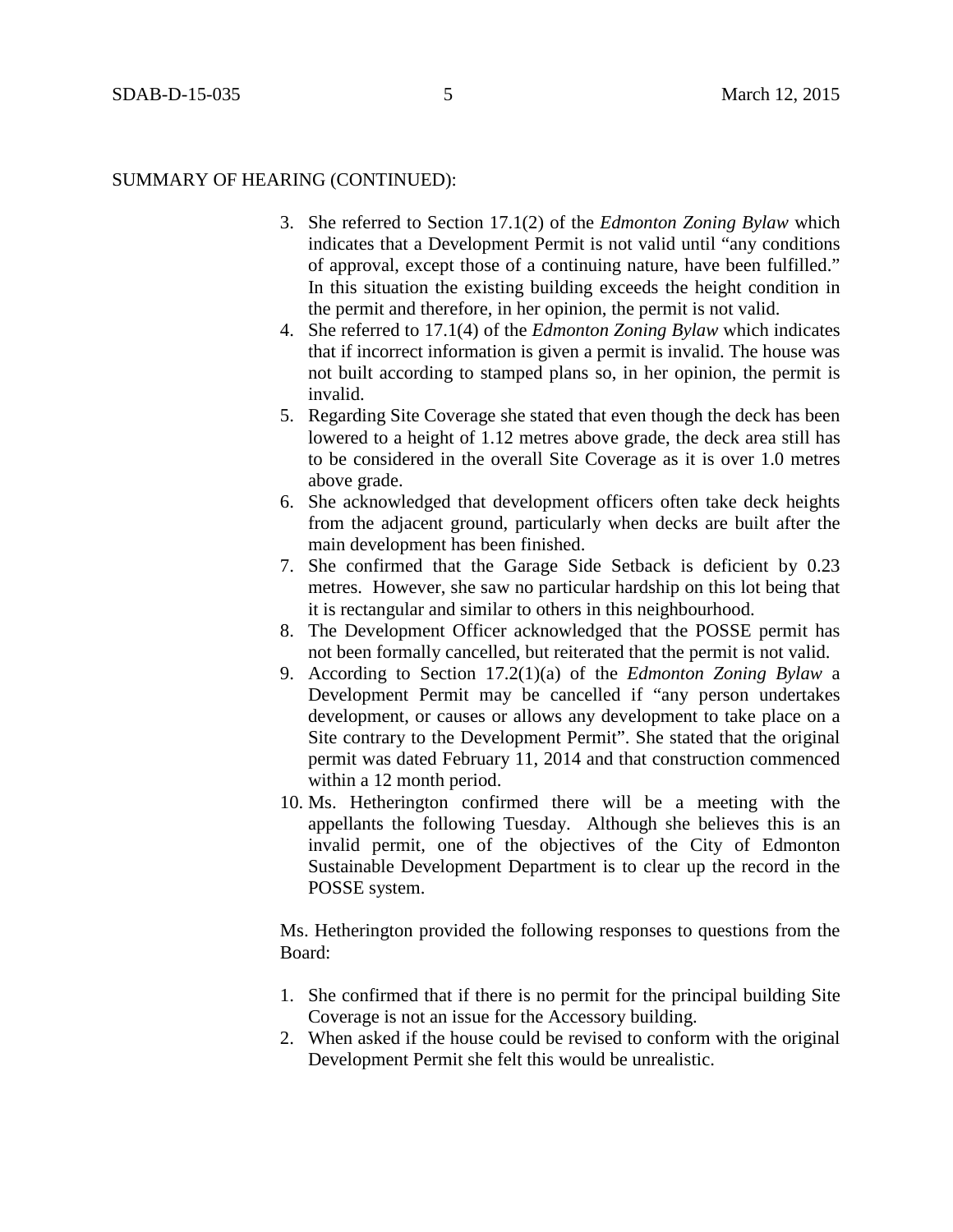- 3. She confirmed that the Development Authority and the Appellant are meeting on March 3, 2015, to discuss the situation and to determine how to go forward. She believes a new application will be required as there are six reasons for refusal on the As-Built Development Permit Application.
- 4. She confirmed the original application was granted in February 2014.
- 5. She was unable to clarify the effects on a Development Permit if development had not been started within a year.
- 6. When asked her opinion on the validity of the Development Permit in light of SDAB-D-14-307 she stated the decision was regarding whether the house could be left as built and did not relate directly to the original Development Permit.
- 7. The Development officer stated that a Secondary Suite in the principal dwelling would not be considered because the plans did not provide for an additional parking space.

In rebuttal Mr. Johanson provided the following information to the Board:

- 1. He advised he had sent an e-mail to the Development Officer several months ago requesting that the originally proposed Secondary Suite be removed from the Development Permit application.
- 2. He questioned why the City was considering cancelling the development permit if it is invalid. He felt that this reinforced his point that there was a valid permit in place.
- 3. Further, he questioned why, if the City is currently "reviewing the validity of the permit", they are now taking the position that the permit is invalid.
- 4. He confirmed that Building Permits had been issued for the existing structures on site.
- 5. He pointed out that this is the second application for the Accessory building; the first application had been refused. If the Board upholds the Refusal today the Appellant would not be able to re-apply for one year.

#### DECISION:

that the appeal be DENIED and the decision of Refusal by the Development Officer be UPHELD.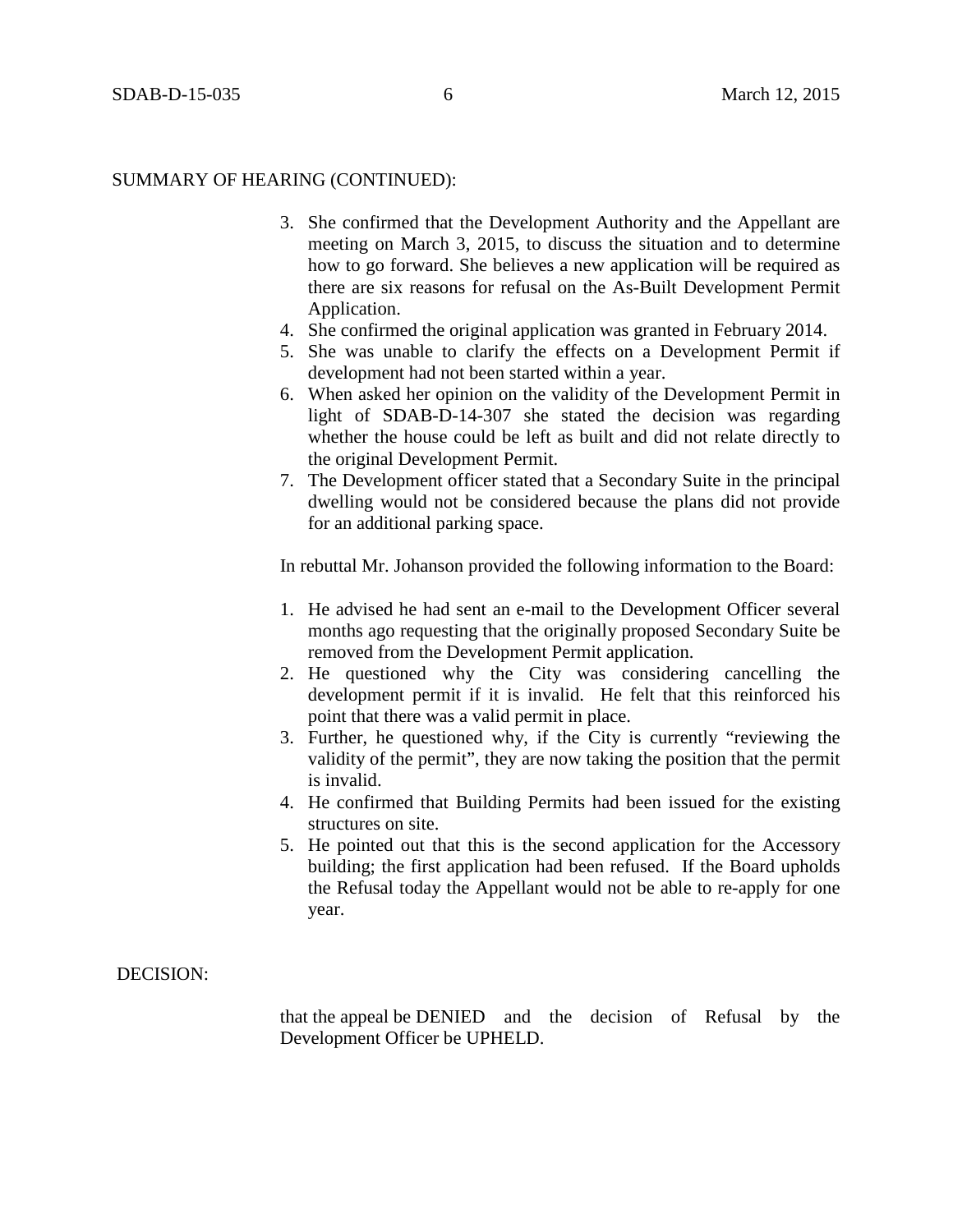#### REASONS FOR DECISION:

The Board finds the following:

- 1. That an issued development permit with conditions is considered to be one document under Section 17.1(2).
- 2. That there is an expectation that an appellant in applying for a development permit, undertakes to construct the building according to the approved plans.
- 3. The original permit issued February 11, 2014, and upheld by the Board on April 11, 2014, in SDAB-D-14-077, included plans stamped as approved and eight conditions. The first condition relates to the height of the building:

The height of the principal building shall not exceed 8.6 metres nor 2 ½ Storeys as per the Height definition of Section 6.1(49) of the *Edmonton Zoning Bylaw* 12800.

- 4. In SDAB-D-14-307 on December 11, 2014, the Board found that the Single Detached House as built on the Site did not comply with the height condition outlined in the April Development Permit. The Board found the Single Detached House was a 3 Storey structure and the Height from Grade to the mid-point of the roof was 9.97 metres and the Height from Grade to the ridge line of the roof is 10.37 metres.
- 5. The Board concurs with the Development Officer in that the Single Detached House does not comply with condition number 1 of the April Development Permit, as granted by the Board in SDAB-D-14-077.
- 6. As the conditions have not been fulfilled the Board determines that the April Development Permit is invalid as per Section 17.1(2) of the *Edmonton Zoning Bylaw* which states:

When an application for a Development Permit has been approved by the Subdivision and Development Appeal Board, it shall not be valid until any condition of approval, except those of a continuing nature, have been fulfilled.

- 7. Section 50.1(2) of the *Edmonton Zoning Bylaw* states: Accessory Uses and Buildings are permitted in a Zone when Accessory to a principal Use which is a Permitted use in that same Zone and for which a Development Permit has been issued.
- 8. As no valid Development Permit exists for a principal Use on the Site there can be no application for an Accessory Building.
- 9. As the Board has found that there is no valid development permit for this site, the Board does not need to consider the two other reasons for refusal cited by the Development Officer.